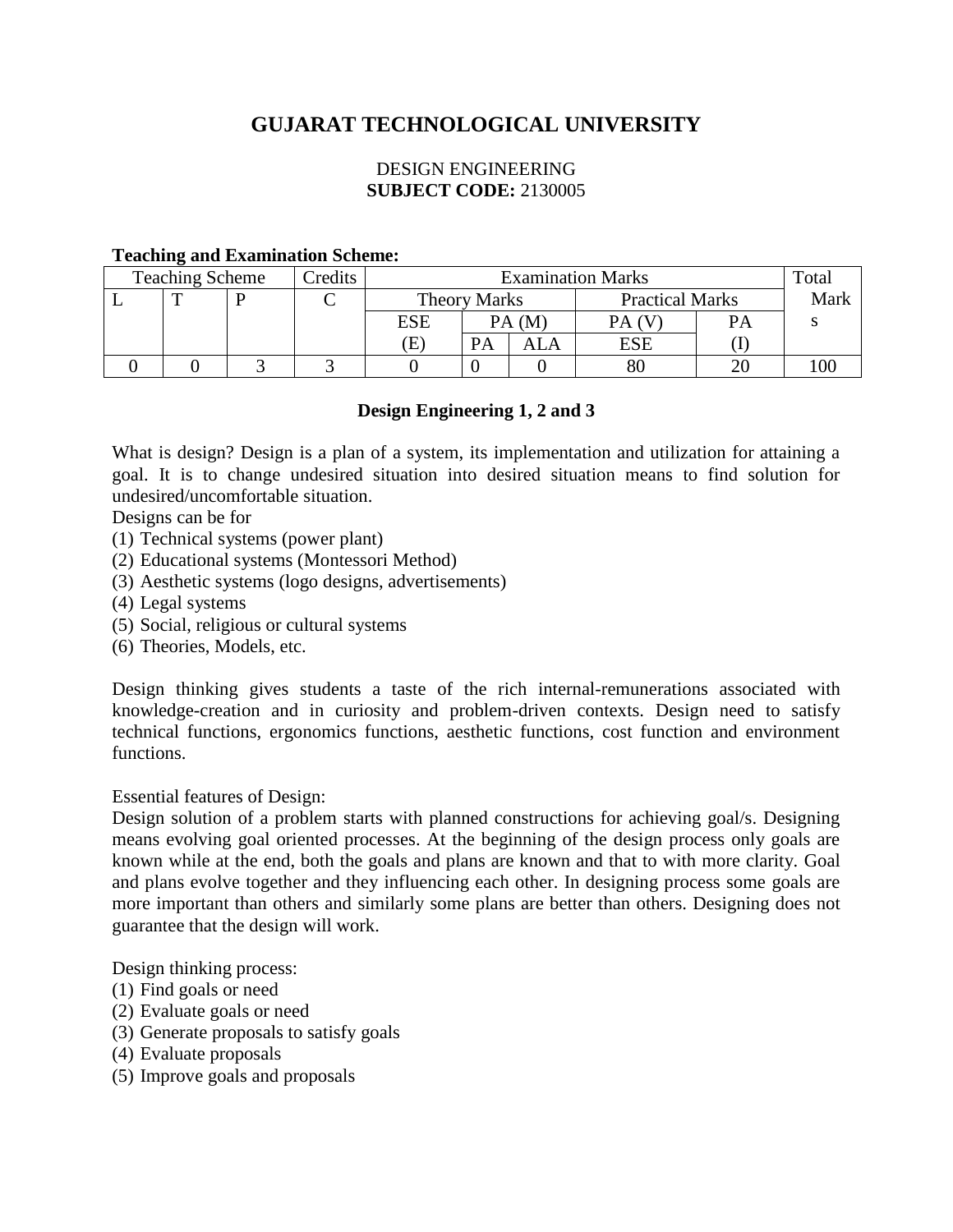## **Teaching methodology:**

The design engineering should be with fun and should create excitement. It should be integrated theme across the various courses. It should promote the team work. Design is thinking and doing. The complete design process should be included in design engineering 1, 2 and 3. The prototype design must consider technical, aesthetic, ergonomics, cost and environmental requirements.

## **Content:**

Design Engineering 1: (3 credits in Semester 3, 3 credits in Semester 4)

Introduction to product innovation process (Need-requirement-concept-detail-prototype-servicesbusiness)

Modules on: Task clarification and conceptualization: Problem-idea-solution-evaluation

- Problem identification
- Ideation
- Consolidation
- Evaluation

Project: identifying need to developing proof of concept to demonstrate solution selected

Students can tackle simple design problems with engineering content – posed by the teacher or based on a survey of real life concerns of the public. The second is more effective – the students "own the problem" - but has to be accepted by the teacher.

Examples: (a) A device to help carry heavy luggage to the upper floors of a building  $-$  a building that has no lifts. (b) Systems to ensure that water does not come out as a jet from the taps in the lower floors of a tall building. One can insist on multiple realistic solutions and all should be part of the submission along with statements of their shortcomings or advantages. Teacher should not entertain fancy solutions – based on fancy ideas - with no engineering or scientific basis.

Short lectures on the topics in the syllabus should parallel the activity.

Design Engineering 2: (3 credits in Semester 5, 3 credits in Semester 6) Introduction to detail design

Modules on

- Design for performance, safety, reliability
- Design for ergonomics and aesthetics
- Design for manufacturability
- Design for cost, environment

Project: developing the concept into a detailed design with a functional prototype

Here one could ask students to develop products based on themes - "Garbage compactors, Energy from kitchen waste, etc" making sure that the problems identified by the students within the themes possess an engineering content and insisting on some facets of design for assembly, for manufacturability, ......and so on while preparing the design and the prototypes. One could encourage students to innovate, arrive at multiple solutions and conduct a detailed design of one of the solutions.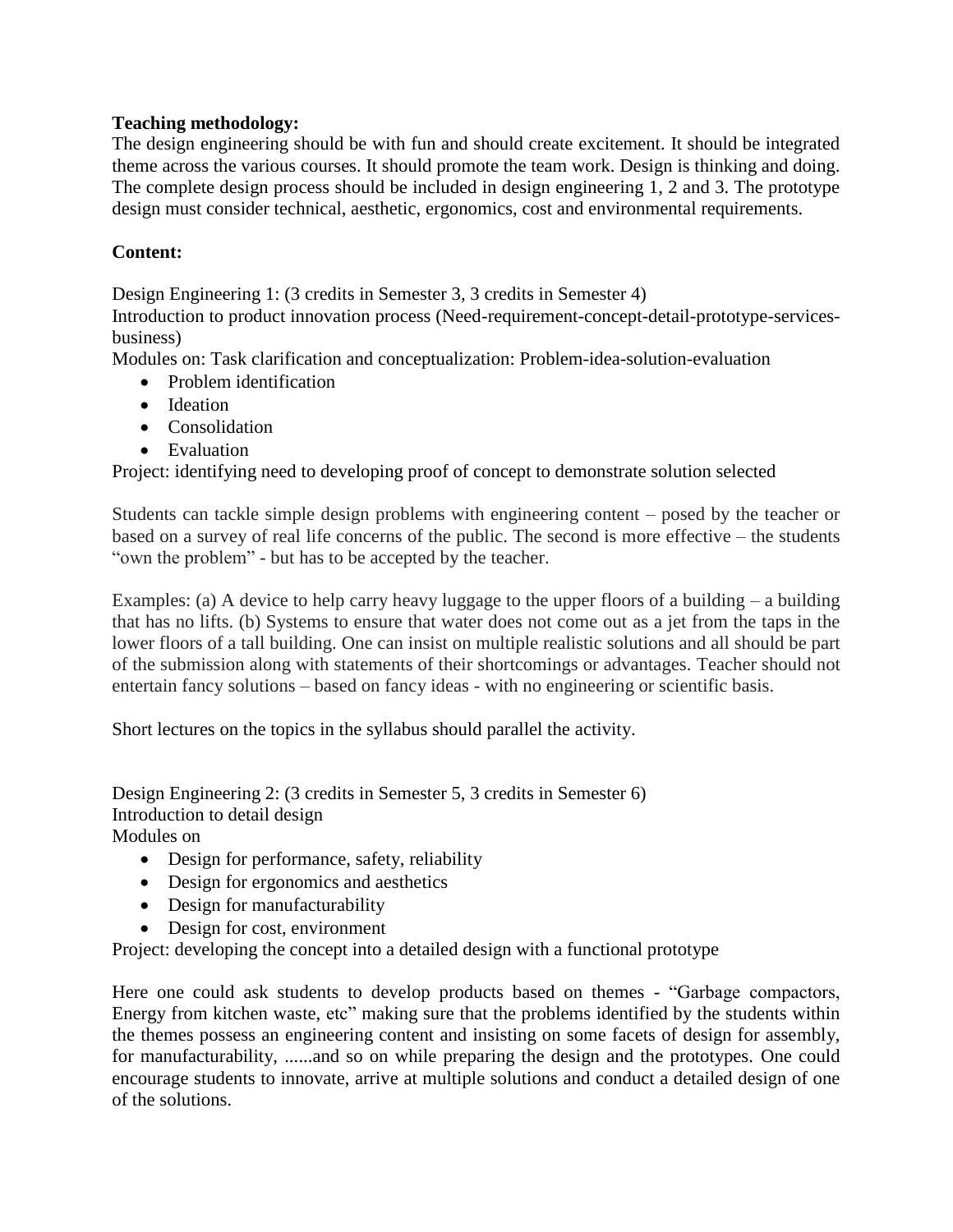Prototyping requires funds and effort, so it pays to identify one subsystem of the design of the whole machine. One can insist on prototyping demonstrating at least that sub-system, if not the whole system.